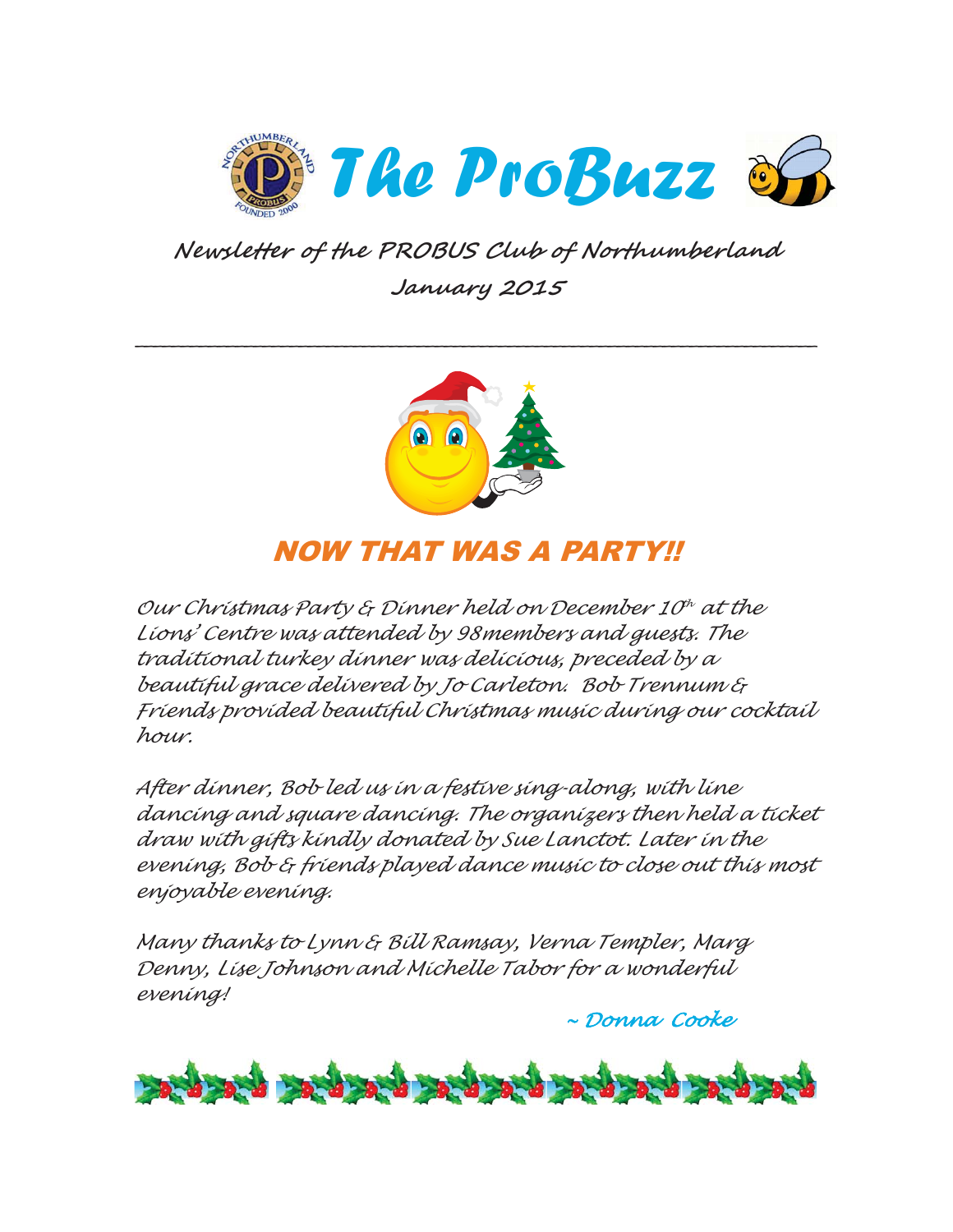# 2014 Christmas Party

**Accolades to the people who were instrumental in organizing this great evening** 



**Lynn & Bill Ramsey** 







**Michelle Tabor** 





**Verna Templer** 



**Lise Johnson & Marg Denny**



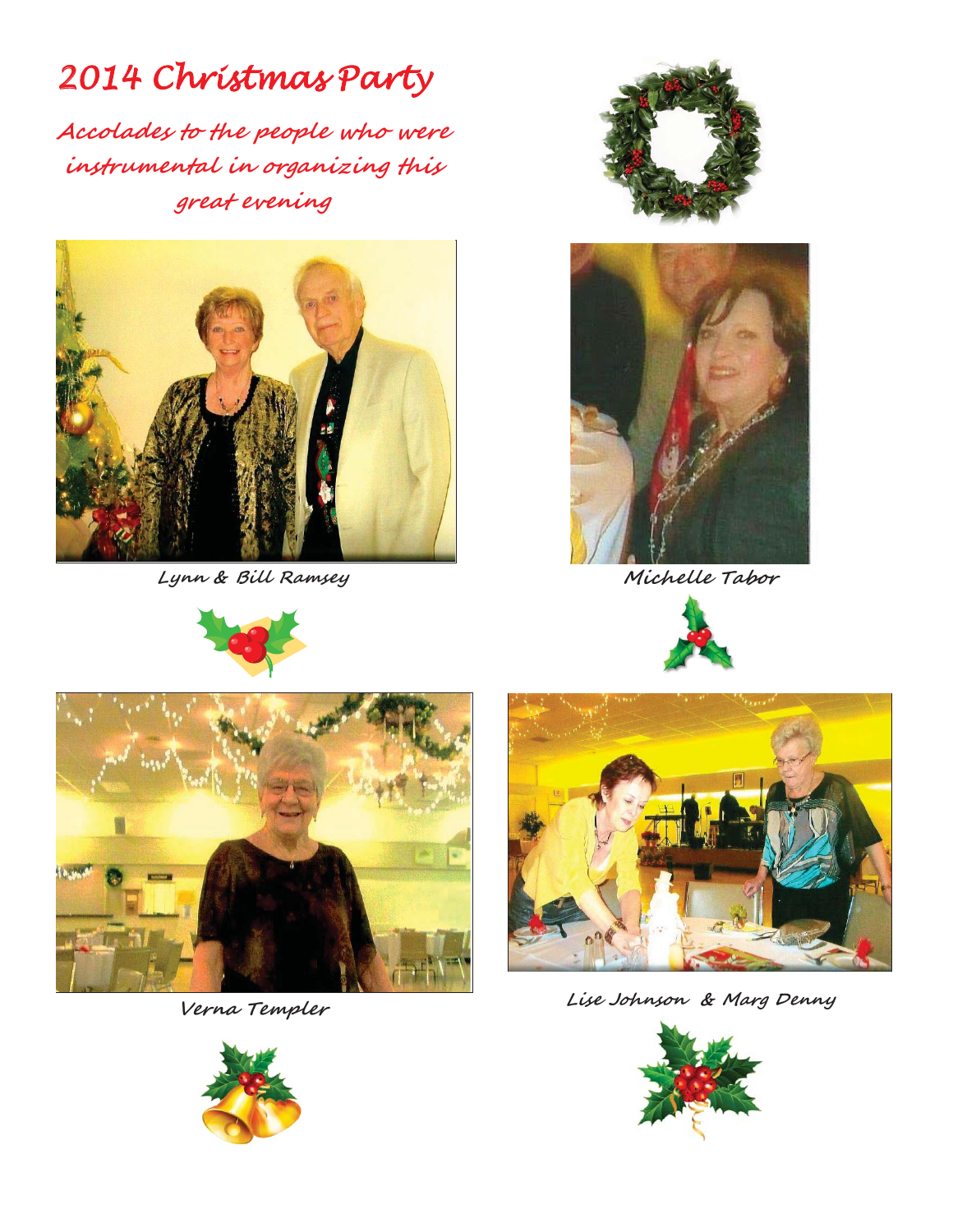### **November 13<sup>th</sup> Meeting Remembrance Day Service**

*~ by Barbara Redding*

 It was a privilege to be in attendance for the Probus Remembrance Day Service on November 13th. Following the singing of "Oh Canada" led by Peter and Marilyn Csefko, their rendition of 'Willie McBride' was so beautiful as it told the story of a young World War One's life and death. After the two minute silence was observed, William Ruttle gave a lovely rendition of 'Flowers of the Forest' on the bagpipes. This was followed by Verna Templer's moving interpretation of "In Flanders' Fields" accompanied by Peter Csefko`s background music. After the singing of 'Oh God Our Help In Ages Past', Lynn Ramsay acknowledged the Veterans in attendance: Geoff Coleman, Harold Coward and Jim Stirling. Everyone applauded and gave thanks for their service. The service ended with the playing of 'Retreat'.

May we always remember them.

#### **Don Whalen… one more good veteran**

*Our last issue listed the names of Northumberland Probus veterans who had served their country. Don Whelan's name was inadvertently missed, and his military profile is listed below. We thank him for his service*

After 3 years of service in the militia, in 1953 Don enlisted in the Canadian Army in the Artillery Corps. His postings included service in Quebec, Manitoba, England, Israel and many posts in Ontario. He served with the United Nations as a military observer on the Golan Heights in 1968-1969 after the Arab/Israeli Six Day War. Don retired in 1988 with the rank of Captain. His memory of his time in service is *"It was a great career and I enjoyed the travel, the military life style, the people I met, and the chance to serve my Country*."

Thank you Don.

:

#### **Lunch Bunch**

In November a good sized group enjoyed the hospitality of Kelly's Homelike Inn with lots of conversation, the popular Special of the Day (liver & onions), plus other good looking entrees.

**On January 22, 2015** we are booked to go to **Casey's** on Strathy Road – always a favourite spot.

**On February 26, 2015** we are going to try **Boston Pizza** at the Northumberland Mall. One of our members

suggested it – lots of good parking, a full menu, and the recent renovations have made for a comfortable and roomy setting.

Hope to see you all in the New Year.

ī

*~Marian Boys* 

## **November 27<sup>th</sup> Meeting Dr. George Tardik**

*~by Eric Carlton* 

Our *speaker today was Dr. George Tardik, a local Naturopathic Doctor and Registered Acupuncturist.*

His presentation was based on the importance of several actions everyone can take to improve their own overall health. The importance of Omega 3 Fish Oil as a daily supplement was stressed. When asked whether we should buy Omega 3 eggs he said we were wasting our money unless we were prepared to eat several dozen at a time.

Being a consultant for the Ministry of Health he advised us that Krill Oil is not a replacement for Omega 3 Fish Oil! Please be aware of this point. He also advised that we do not require Omega 6 as a supplement because we get enough of this if we eat a balanced diet. In fact, he suggested that supplements with Omega 6 oil be deposited in the garbage as they are useless.

Simple ways to improve our overall health were regular exercise, eating 23 almonds daily and a bowl of oatmeal each morning. Such practices will help reduce our cholesterol. He also suggested that a multi-vitamin each day was useful for some seniors but not everyone.

Judging by the questions asked I think everyone found it to be a very informative session.

#### **Singles Club Activities**

Our November outing was to Bulai's Taste of Thai in Port Hope. Even though the restaurant also offers regular entrees, we all enjoyed various Thai dishes. To finish a very good year of fine food and even better companionship, quite a number of us enjoyed a Christmas lunch at the Woodlawn Inn on Thursday, December 11<sup>th</sup>.

The general consensus is that in winter we like places with parking lots, so here's the schedule to bring in 2015

> **Monday, January 12th Ricco's Bar & Grill, Cobourg**

**Tuesday, February 17th The Rail Side, Port Hope** 

**Wednesday, March 18th The Mill, Cobourg** 

*~ Louise Barraclough*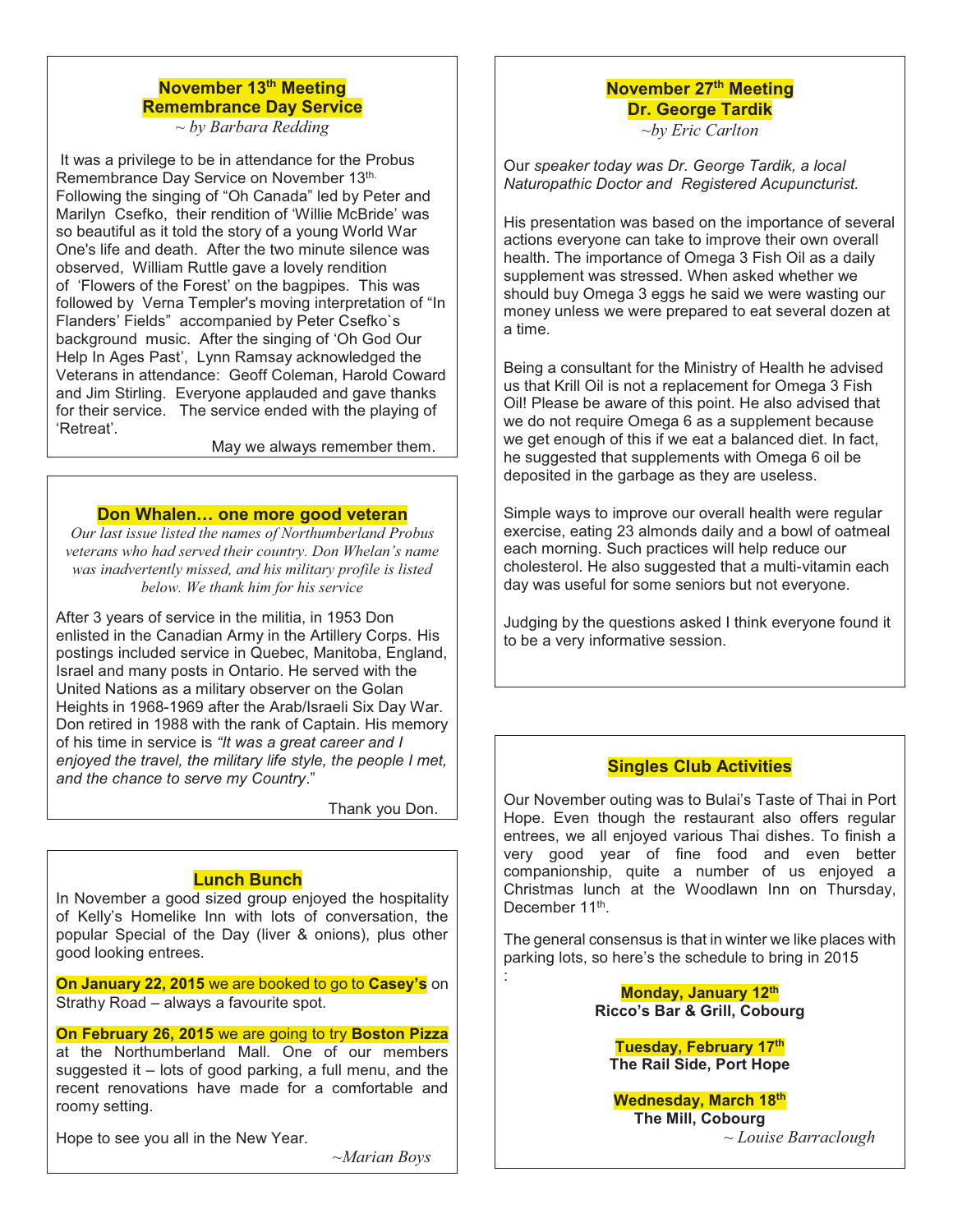#### YEAR IN REVIEW

As we welcome in the New Year we stop for a moment to reflect on the past year,and what a year it was! We experienced a vast array of interesting speakers which helped trigger impressive turn-outs for each meeting …well attended golf & dine outings, a good variety of interesting trips and theatre/concert events …. special events such as the Anniversary Breakfast, Picnic in the Park, and the Annual BBQ ….. the "Appies & Drinks" gatherings hosted by various members … Food Bank drive for the Salvation Army … the renewal of the Milk Bag program … a special observance of Remembrance Day … theme-motivated meetings for Valentine's Day and Halloween and an Easter Parade. During the year we welcomed 19 new members to our Club which is more than a 10% increase. Many of them became volunteers in club activities to join the other regular volunteers who all pitch in to keep this club running smoothly and creatively.

Here in brief recap is what happened on a month to month basis as reported in your Newsletter:

#### JANUARY 2014

Brrrr! The beginning of our winter of discontent, weather wise anyway, but it didn't stop Probians from enjoying a full schedule of events. The Speaker's Bureau under Harry Nash was very active, as members enjoyed presentations from Cobourg Fire Chief Mile Vilneff and from George Weatherby who installed the aerial atop the CN Tower. Food is good for the soul and the Lunch Bunch nourished theirs at Casey's while the Singles Club enjoyed the repast at The Rail Side in Port Hope. Haggis wasn't on the menu at either of these locations but it certainly was at our Annual Robbie Burns celebration when Bill Ruttle piped in the hot haggis in all its tasty glory.

#### FEBRUARY 2014

The cold weather continued with the Polar Bear dip on Cobourg Beach cancelled for the first time in years because of the freezing cold. Probians warmed up to our speakers, however, who included Dr. Bob Scott of Rotary Polio Plus, and Mette Aarlev of the Northumberland YMCA. Twenty-nine of our club members participated in the Probus Northumberland Bowling Tournament at Northumberland Lanes. The Lunch Bunch organized a great Valentine's Day lunch, and the Singles Club met to dine at the Woodlawn Inn. On the entertainment side, a group enjoyed the presentation of Calendar Girls at the Best Western Dinner Theatre on February 7<sup>th</sup>. A few brave souls journeyed to Titus Mountain in Malone, NY for skiing and lived to tell about it. Not bad for a short month, eh?

#### MARCH 2014

You guessed it! March came in like a lion and went out like a lion! But Probians braved the cold March winds to attend presentations by Wendy Kodziejczak and Gayle Einarsson of the PATH project on March 13th and by Stanley Usherwood who talked about the Sifton-Cooke

Heritage Centre on March  $27<sup>th</sup>$ . Not to be deterred by the elements, the Lunch Bunch met at the Red Lantern for Chinese food, and the Singles Club enjoyed the pub fare at The Mill.

#### APRIL 2014

April brought new meaning to taking a cold shower, as we had lots of them, some of which were mostly sleet. It was warm and cozy indoors however for a presentation by Bill Checkley of the "Sir William Top Hat Society" on April 14<sup>th</sup>. This meeting also featured our annual "Easter Parade" where members sported some very creative Easter Bonnets. On April 24<sup>th</sup> Probians tested their knowledge with an interesting quiz conducted by Harry Nash. The Singles Club had planned their First Anniversary Lunch at The Gables in Brighton, but bad weather prevailed and they met at the Golden Chopsticks in town instead. Meanwhile the Lunch Bunch savored the BBQ chicken at Swiss Chalet. On the travel front, a number of Probians enjoyed a visit to Niagara Falls Casino for some slots and shopping.

#### MAY 2014

Can warmer weather really be on the way? In your dreams! It was an active month, however, highlighted by our Annual Anniversary Breakfast on May 8<sup>th</sup> replete with a hot breakfast, two anniversary cakes and musical entertainment supplied by Peter and Marilyn Csefko. The speaker that day was Barry Walker of Northumberland 89.7 FM Radio. And on May 22<sup>nd</sup> we all enjoyed an interesting viewing of YOU TUBE clips from the files of Russ Donaldson. You know, maybe spring really was on the way at last because 24 golfers met at Salt Creek to play a round (no, play a round, not play around). This was a prelude to the Annual Golf Outing, this year at the Hawk Ridge Golf & Country Club in Orillia. 42 golfers and 17 non-golfers enjoyed themselves, either on the links and/or with dining and accommodation at the Best Western Couchching. On the local culinary front the Lunch Bunch met at Kelly's Homelike Inn, and the Singles Club checked out the menu at Marca's on the Wharf.

#### JUNE 2014

June really was busting out all over with numerous activities. The speaker on June 12<sup>th</sup> was John Krauss, Music Director of the Northumberland Orchestra & Choir. Many members of this group, which included a number of our club members participated in the spectacular presentation "Till the Boys Come Home" at Trinity United Church on June 14th… a tribute to our service men and women, with songs and marches from WW1. On June 23<sup>rd</sup> a group of Northumberland Probians journeyed north for a cruise on Stony Lake. Golf was alive and well when 23 golfers braved the rainy weather at Shelter Valley Pines on June 16<sup>th</sup>, and a large group vied for the "Probus Golf Shield" at Cobourg Creek on June 23rd. The annual Picnic in the Park? Well that was a great one with beautiful weather for a change, a scrumptious pot luck groaning board, and a perfect day for trying one's skill at lawn bowling.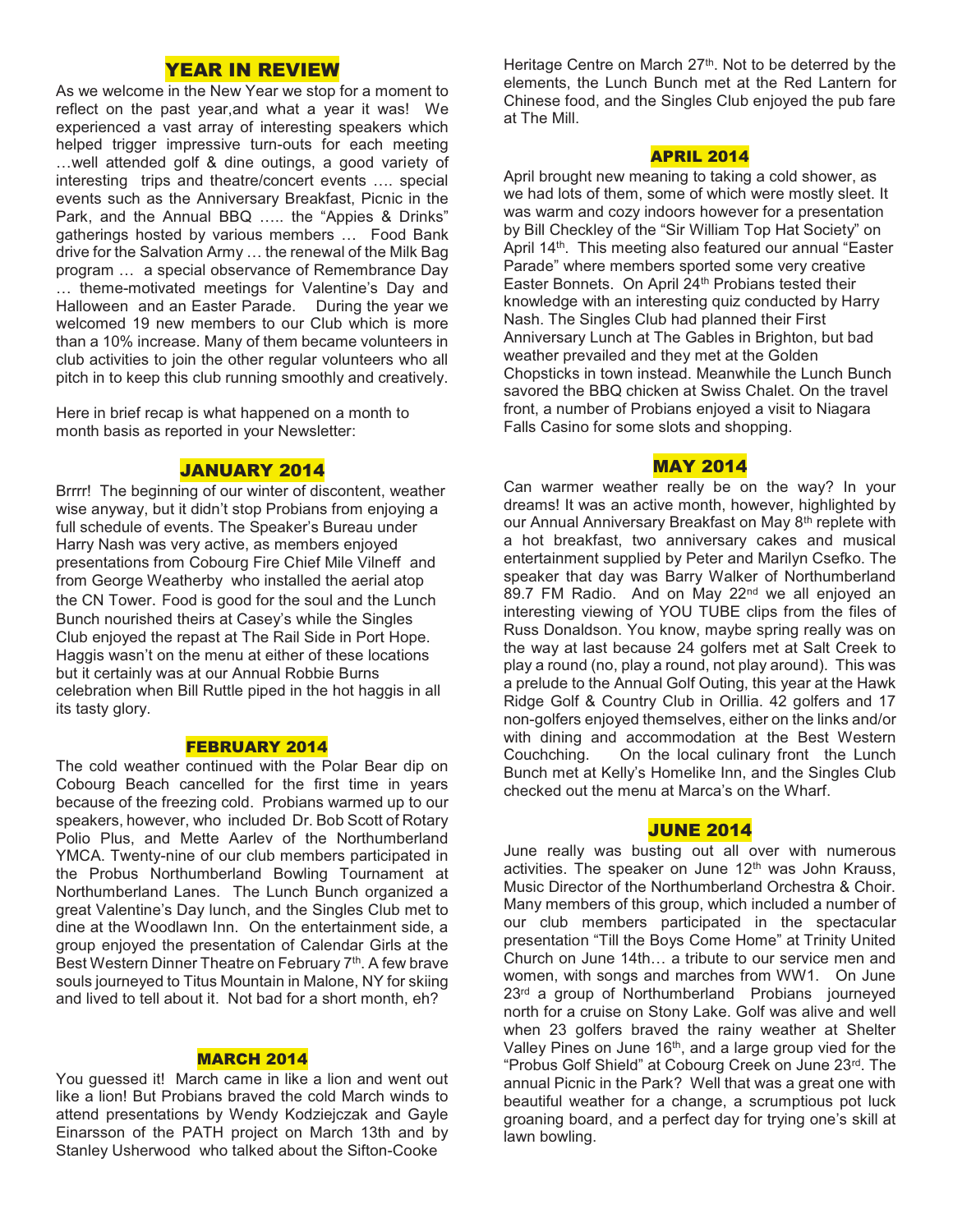#### JULY, 2014

The July 1<sup>st</sup> parade in town was enhanced with the presence of Probus Northumberland who were represented by Jamie Doolittle riding in Bill Alls' classic 1951 Mercury, along with a number of members parading behind Don Jones' truck that was proudly bearing our Probus banner. Speakers that month included our own Harry Nash who narrated the story of "The Third Battle of Mons", a little known story of a famous war related trial in Cobourg. On July 24th we heard an interesting presentation from Michelle Fallone of Consumer Affairs Ontario. On the social front, twenty-six of our members travelled to the Westben Theatre in Campbellford for a program of musical excerpts from "The Phantom".

#### AUGUST 2014

While *Jack* Frost had been out and about for most of our previous meetings, our speaker on August 14th was *Stan* Frost, Deputy Mayor who told us about some of the inner workings of Cobourg Council. There was no second meeting per se this month, but 95 members gathered at Roseneath Fair Grounds on August 28<sup>th</sup> for our Annual Summer BBQ. Good food, good weather and a good time. Speaking of good times, a good number of Probus members joined other community members to help Verna celebrate her 90<sup>th</sup> at the Columbus Centre. And on the sporting scene, 25 golfers enjoyed a day at Shelter Valley Golf Club. The Singles Club lunched at the Victoria Inn at Gore's Landing.

#### SEPTEMBER 2014

What a jam-packed month this was! Our speakers on September 11<sup>th</sup> were Marie Anderson and Shannon Linton from SONG 'Sound of the Next Generation'. On September 25<sup>th</sup> we had a presentation from Jan Ethier of Amnesty International. On September 12<sup>th</sup>, fifteen members took a memorable bus trip to New York City and enjoyed the sights and sounds of the Big Apple. On September 19<sup>th</sup> a group carpooled to Belleville for the Loyalist College Luncheon. Earlier in the month a group bused into Toronto for a delightful experience at Ripley's Aquarium with dinner after at the Mandarin. The Lunch bunch met at Dalewood Golf Club, and the Singles Club dined at Tomasso's in Trenton. One of the highlights of the month was the 1000 Islands Cruise out of Gananoque with 55 members enjoying a shipboard buffet and a memorable tour of Boldt Castle. And the golfers? They had three outings during the month with rounds at Salt Creek, Cobourg Creek, and Stonehenge. Also during this month the Milk Bag program was renewed, and a Food Drive for the Salvation Army was undertaken at both September meetings.

#### OCTOBER 2014

Speakers this month were Linda Davis, President/CEO of Northumberland Hills Hospital, and Tammy Robinson, CEO of Cobourg Public Library. Fifty-six Probians enjoyed the stage presentation of WICKED at the Ed Mirvish Theatre in Toronto, with dinner after at (you guessed it) The Mandarin. The Lunch Bunch dined at Stanley's Fish & Grill.

#### NOVEMBER 2014

The first November meeting was the Remembrance Day service, and the second meeting featured guest speaker Dr. Tardik who spoke on naturopathic medicine. The Lunch Bunch met at Kelly's Homelike Inn.

#### DECEMBER 2014

Winding down the year (and what a year it was) the Annual Christmas Party took place at the Lions' Centre on December 10th which was attended by 98 members and guests …what a great turn-out and what a way to end our year! And not to be outdone, the Singles Club had a Christmas luncheon at the Woodlawn Inn on December 17<sup>th</sup> so it was a really festive month.

#### **WELCOME NEW MEMBERS!**

**Doug & Sue Davies**  27 Skye Valley Drive Cobourg K9A 4J7 905-372-7876

**Joan Wilkinson**  163 Aird Street, Box 264 Grafton KOK 2G0 905-349-3923

We welcomed 19 new members in the calendar year 2014 bringing our total membership to 186.

*~ Dianne & Gord Graham* 

#### *Thoughts for 2015*

*Let this coming year be better than all the others. Vow to do some of the things you've always wanted to do but couldn't find the time. Call up a forgotten friend. Drop all old grudges and replace them with pleasant memories. Vow not to make a promise you don't think you can keep. Walk tall and smile more – you'll look years younger. Don't be afraid to say "I love you". Then say it again. These are the sweetest words in the world* 

 *~ Anonymous*